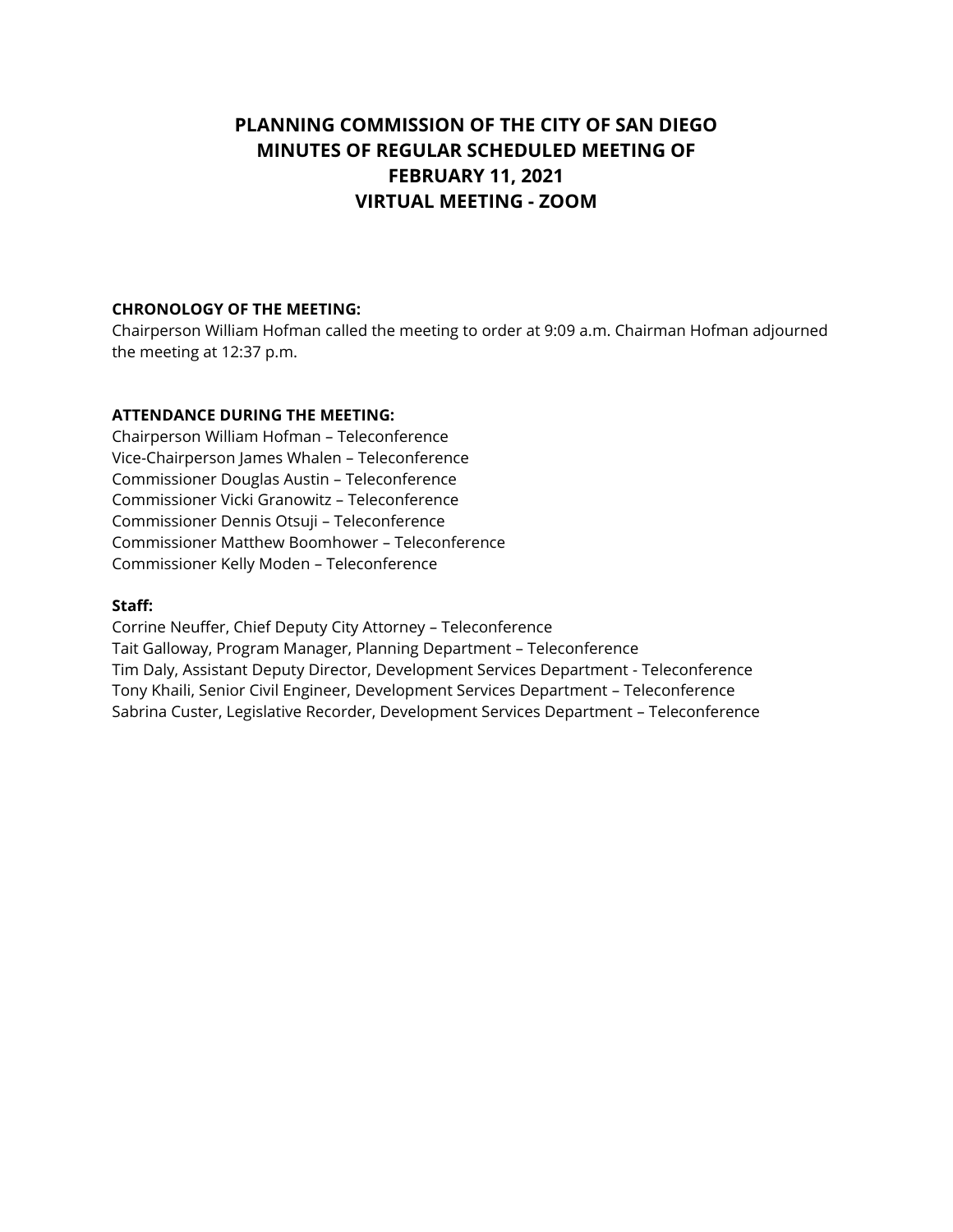#### **ANNOUNCEMENTS/PUBLIC COMMENT**

None.

# **REQUESTS FOR ITEMS TO BE CONTINUED AND/OR WITHDRAWN**

None.

#### **CONSENT AGENDA**

Item #1 Del Mar Highlands Estates Amendment and Item #2 California Theatre were moved to the Discussion Agenda.

# **APPROVAL OF THE MINUTES**

- August 20, 2020
- September 24, 2020
- October 1, 2020
- October 8, 2020
- October 22, 2020
- November 19, 2020
- December 3, 2020
- December 17, 2020

#### **COMMISSION ACTION:**

MOTION BY COMMISSIONER BOOMHOWER TO:

- TRAIL THE MINUTES OF AUGUST 20, 2020, SEPTEMBER 24, 202, OCTOBER 1, OCTOBER 8, OCTOBER 22, 2020, NOVEMBER 19, 2020, AND DECEMBER 17, 2020 to the February 25<sup>th</sup> meeting.
- APPROVAL OF THE MINUTES FOR DECEMBER 3, 2020

Seconded by Commissioner Granowitz. The motion passed by a vote of 7-0-0 with Commissioners Hofman, Austin, Malbrough, Boomhower, Otsuji, Moden and Whalen voting yea.

# **APPROVAL OF THE AGENDA**

Approved

# **DIRECTOR'S REPORT**

Tim Daly, Development Services Department thanked Legislative Staff for all their hard working on setting up for virtual meetings.

Tait Galloway, Planning Department, reported that early this week the City Council approved the Park Master Plan.

# **COMMISSION COMMENT**

Chairman Hofman spoke on appeals. Maybe we can take a closer look on the fees on filing an appeal. Commissioner Boomhower asked if the appeal process is being included in the 2021 Code Update.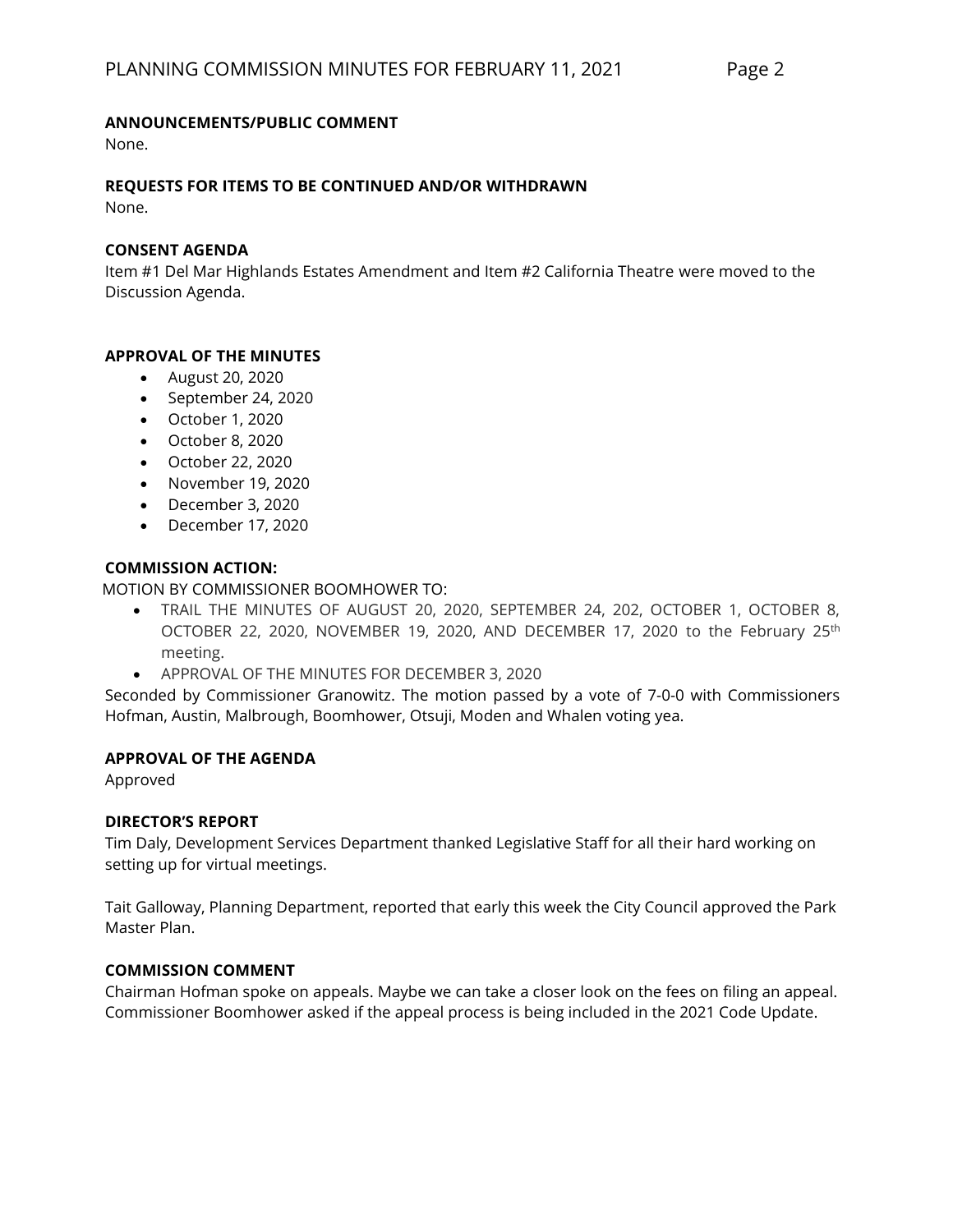# **DISCUSSION AGENDA**

#### **ITEM–1** *EXPEDITE*

#### **\* DEL MAR HIGHLANDS ESTATES AMENDMENT – PROJECT NO. 655778**

 City Council District: 1 Plan Area: Pacific Highlands Ranch Subarea Plan Staff: Martin Mendez

Speakers in Opposition and in Favor: Ricardo Villa, Kareem Morad, Adam Browning

# **COMMISSION ACTION:**

MOTION BY COMMISSIONER MODEN:

- ADOPT ADDENDUM NO. 655778 AN ADDENDUM TO ENVIRONMENTAL IMPACT REPORT NO. 94-0576/SCH NO. 96-121073, AND ADOPT A MITIGATION MONITORING AND REPORTING PROGRAM
- APPROVE SITE DEVELOPMENT PERMIT NO. 2388323
- APPROVE PLANNED DEVELOPMENT PERMIT NO. 2388324

Second by Commissioner Boomhower. The motion passed by a vote of with 6-0-1 with Commissioners Otsuji, Malbrough, Austin, Moden, Boomhower and Whalen yes and Chairman Hofman Recusing.

# **ITEM–2 \*CALIFORNIA THEATRE SDP/NDP/NUP/TM**

City Council District: 3 Plan Area: Downtown Staff: James Alexander

Speakers in Opposition and in Favor: Khaled Noun, David Marshall, Claudia Escala, Gretchen Newsom, Tom Lemmon, Amie Hayes, Rick Bates, Jorge Viramontes, Chris Allen, Doug Hicks, Jessy Garcia, Marshall Anderson, Tommy Askins, and Francisco Pena

# **COMMISSION ACTION:**

MOTION BY COMMISSIONER VICE-CHAIRMAN WHALEN:

• APPROVE SDP/NDP/NUP/TM NO. 657138 FOR THE PROJECT.

Seconded by Granowitz. The motion passed by a vote of 7-0-0 with Commissioners Hofman, Austin, Malbrough, Boomhower, Otsuji, Moden and Whalen voting yea.

# *Break taken at 11:10 – 11:20*

# **ITEM–3 BARRIO LOGAN COMMUNITY PLAN UPDATE – WORKSHOP**

Staff: Michael Prinz

Speakers in Opposition and in Favor: Mark Steele, David Duea, and Tony Valentin

# **COMMISSION ACTION:**